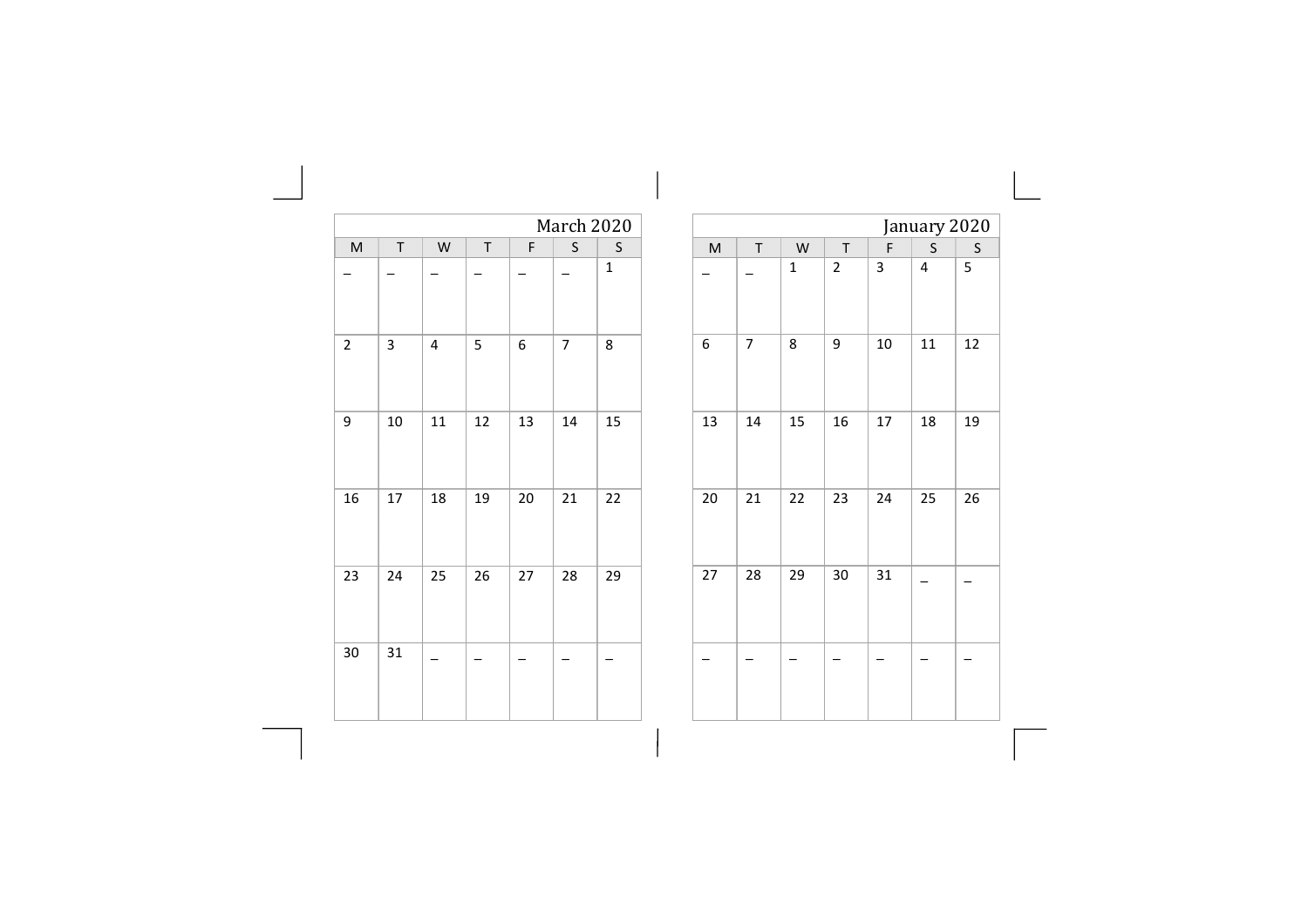| February 2020  |         |    |        |                          |             |                |  |  |  |  |
|----------------|---------|----|--------|--------------------------|-------------|----------------|--|--|--|--|
| $\overline{M}$ | $\sf T$ | W  | T      | F                        | $\sf S$     | S              |  |  |  |  |
|                |         |    |        |                          | $\mathbf 1$ | $\overline{2}$ |  |  |  |  |
| 3              | 4       | 5  | 6      | $\overline{\phantom{a}}$ | 8           | 9              |  |  |  |  |
| $10\,$         | 11      | 12 | 13     | 14                       | 15          | 16             |  |  |  |  |
| 17             | 18      | 19 | $20\,$ | 21                       | 22          | 23             |  |  |  |  |
| 24             | 25      | 26 | 27     | 28                       | 29          |                |  |  |  |  |
|                |         |    |        |                          |             |                |  |  |  |  |

| April 2020                                                                                                 |         |              |                         |        |                         |         |  |  |  |  |  |
|------------------------------------------------------------------------------------------------------------|---------|--------------|-------------------------|--------|-------------------------|---------|--|--|--|--|--|
| $\mathsf{M}% _{T}=\mathsf{M}_{T}\!\left( a,b\right) ,\ \mathsf{M}_{T}=\mathsf{M}_{T}\!\left( a,b\right) ,$ | $\sf T$ | ${\sf W}$    | $\sf T$                 | F      | $\sf S$                 | $\sf S$ |  |  |  |  |  |
|                                                                                                            |         | $\mathbf{1}$ | $\overline{\mathbf{c}}$ | 3      | $\overline{\mathbf{4}}$ | 5       |  |  |  |  |  |
| 6                                                                                                          | 7       | 8            | 9                       | $10\,$ | 11                      | 12      |  |  |  |  |  |
| 13                                                                                                         | 14      | 15           | 16                      | 17     | 18                      | 19      |  |  |  |  |  |
| 20                                                                                                         | 21      | 22           | 23                      | 24     | 25                      | 26      |  |  |  |  |  |
| 27                                                                                                         | 28      | 29           | $30\,$                  |        |                         |         |  |  |  |  |  |
|                                                                                                            |         |              |                         |        |                         |         |  |  |  |  |  |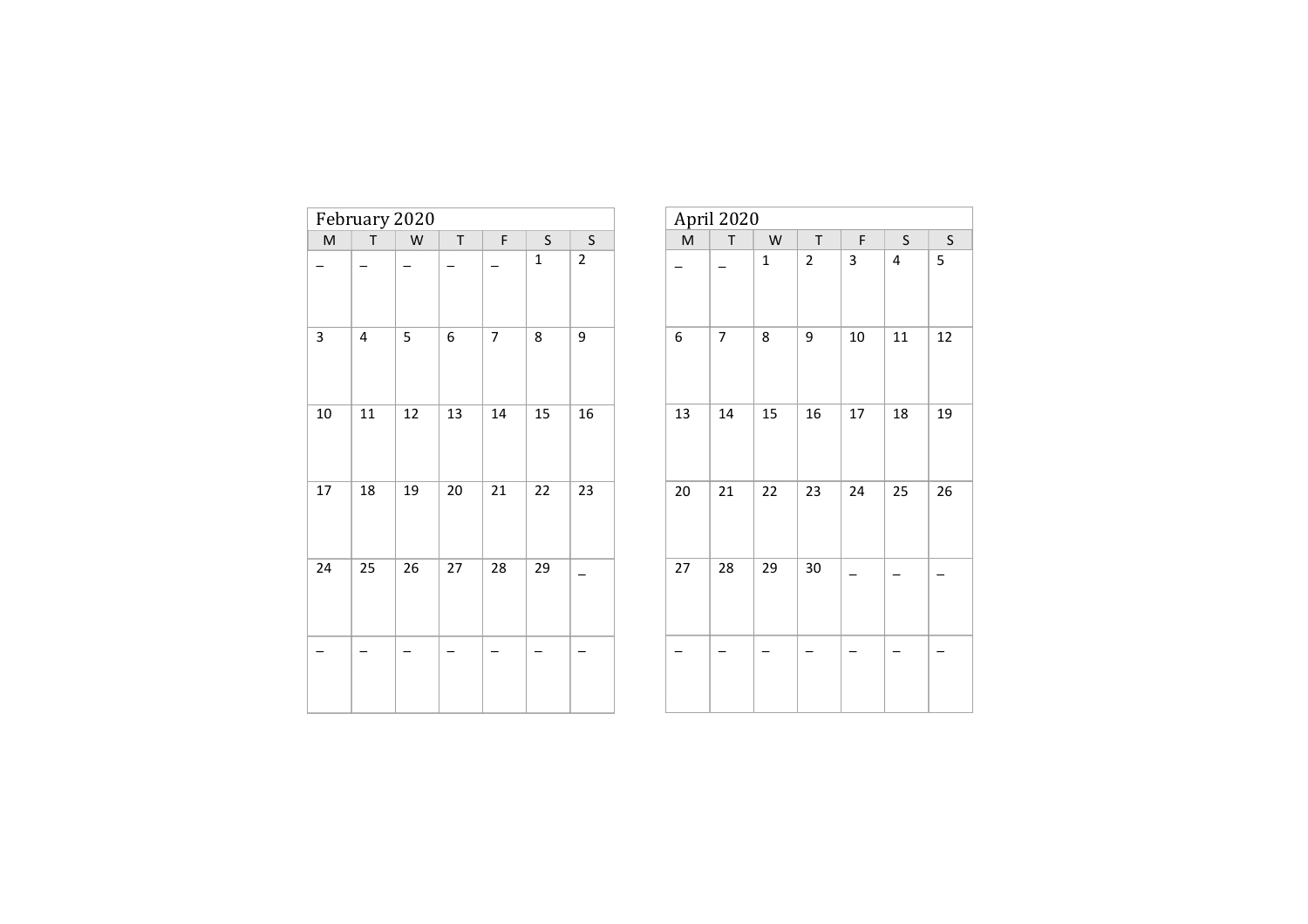|              |                |             |                         |    | <b>July 2020</b> |         |
|--------------|----------------|-------------|-------------------------|----|------------------|---------|
| $\mathsf{M}$ | $\sf T$        | W           | T                       | F  | $\mathsf{S}$     | $\sf S$ |
|              |                | $\mathbf 1$ | $\overline{\mathbf{c}}$ | 3  | 4                | 5       |
| 6            | $\overline{7}$ | 8           | 9                       | 10 | 11               | 12      |
| 13           | 14             | 15          | 16                      | 17 | 18               | 19      |
| 20           | 21             | 22          | 23                      | 24 | 25               | 26      |
| 27           | 28             | 29          | 30                      | 31 |                  |         |
|              |                |             |                         |    |                  |         |

the control of the control of the

|    |    |    |                          |             | May 2020                |    |
|----|----|----|--------------------------|-------------|-------------------------|----|
| M  | T  | W  | $\sf T$                  | F           | $\mathsf{S}$            | S  |
|    |    |    |                          | $\mathbf 1$ | $\overline{\mathbf{c}}$ | 3  |
| 4  | 5  | 6  | $\overline{\mathcal{I}}$ | 8           | 9                       | 10 |
| 11 | 12 | 13 | 14                       | 15          | 16                      | 17 |
| 18 | 19 | 20 | 21                       | 22          | 23                      | 24 |
| 25 | 26 | 27 | 28                       | 29          | 30                      | 31 |
|    |    |    |                          |             |                         |    |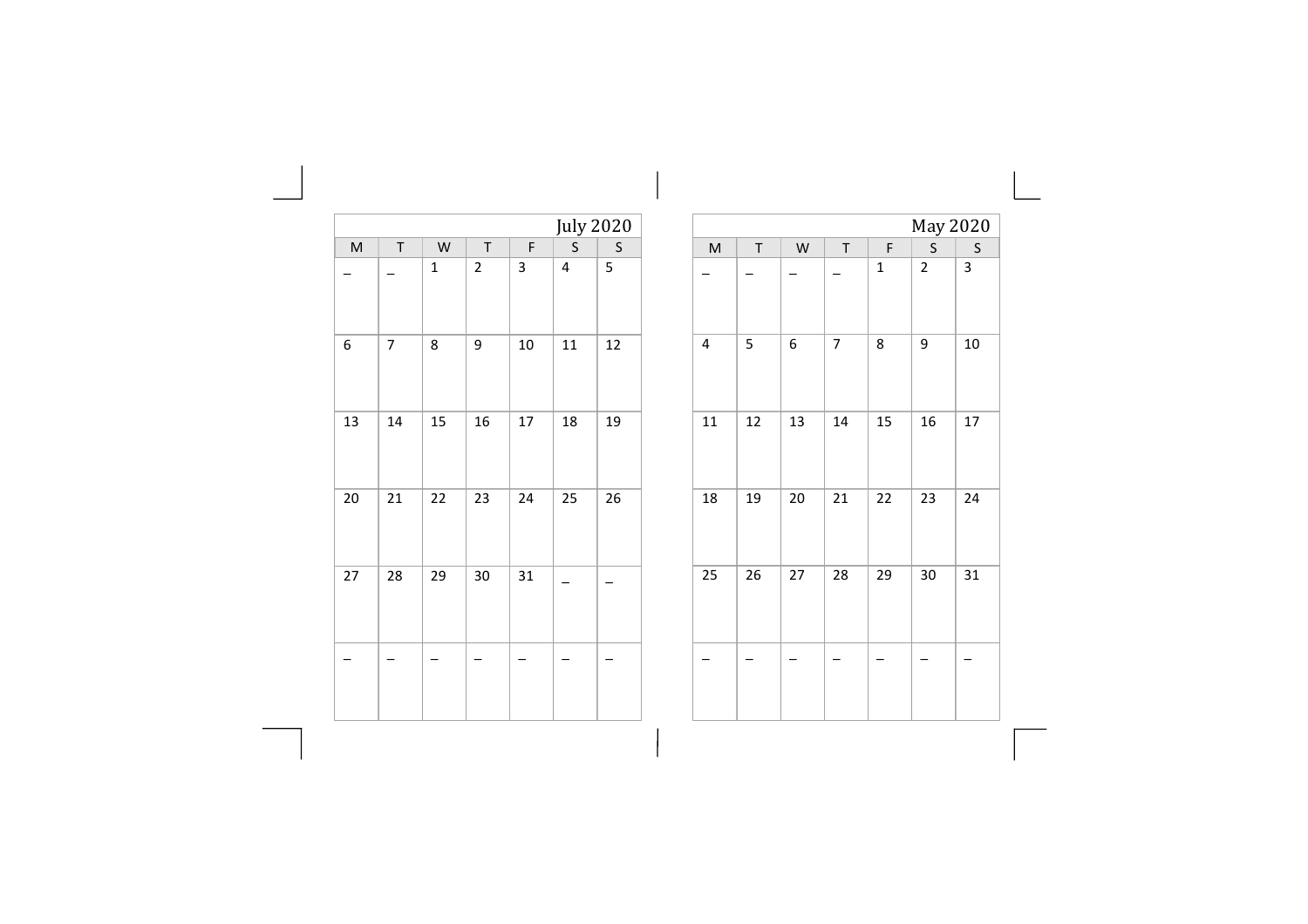| June 2020   |                |           |    |    |         |         |  |  |  |
|-------------|----------------|-----------|----|----|---------|---------|--|--|--|
| M           | $\sf T$        | ${\sf W}$ | T  | F  | $\sf S$ | $\sf S$ |  |  |  |
| $\mathbf 1$ | $\overline{2}$ | 3         | 4  | 5  | 6       | 7       |  |  |  |
| 8           | 9              | 10        | 11 | 12 | 13      | 14      |  |  |  |
| 15          | 16             | 17        | 18 | 19 | 20      | 21      |  |  |  |
| 22          | 23             | 24        | 25 | 26 | 27      | 28      |  |  |  |
| 29          | $30\,$         |           |    |    |         |         |  |  |  |
|             |                |           |    |    |         |         |  |  |  |

| August 2020 |    |    |    |                          |             |                         |  |  |  |  |  |
|-------------|----|----|----|--------------------------|-------------|-------------------------|--|--|--|--|--|
| M           | T  | W  | T  | F                        | S           | S                       |  |  |  |  |  |
|             |    |    |    |                          | $\mathbf 1$ | $\overline{\mathbf{c}}$ |  |  |  |  |  |
| 3           | 4  | 5  | 6  | $\overline{\mathcal{I}}$ | 8           | 9                       |  |  |  |  |  |
| 10          | 11 | 12 | 13 | 14                       | 15          | 16                      |  |  |  |  |  |
| 17          | 18 | 19 | 20 | 21                       | 22          | 23                      |  |  |  |  |  |
| 24          | 25 | 26 | 27 | 28                       | 29          | 30                      |  |  |  |  |  |
| 31          |    |    |    |                          |             |                         |  |  |  |  |  |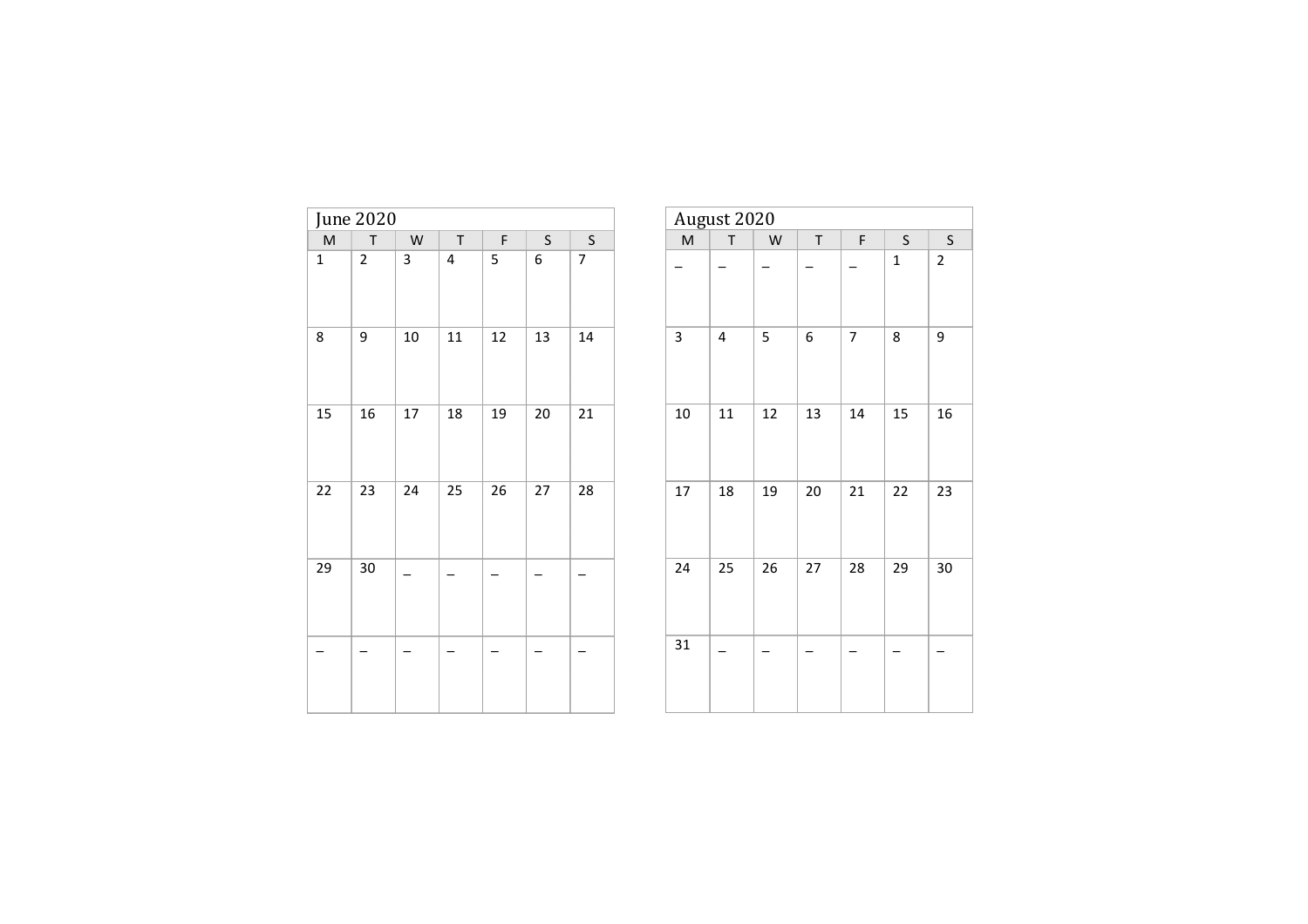|                         |                          |                          |              |                  |                |             | $\mathbf{L}$ |                                                                                                            |             |                  |                |                         |                |                |
|-------------------------|--------------------------|--------------------------|--------------|------------------|----------------|-------------|--------------|------------------------------------------------------------------------------------------------------------|-------------|------------------|----------------|-------------------------|----------------|----------------|
|                         |                          |                          |              | November 2020    |                |             |              |                                                                                                            |             |                  |                |                         | September 20   |                |
| $\sf M$                 | $\top$                   | ${\sf W}$                | $\mathsf{T}$ | F                | $\sf S$        | $\sf S$     |              | $\mathsf{M}% _{T}=\mathsf{M}_{T}\!\left( a,b\right) ,\ \mathsf{M}_{T}=\mathsf{M}_{T}\!\left( a,b\right) ,$ | $\mathsf T$ | W                | $\mathsf{T}$   | $\mathsf{F}$            | $\sf S$        |                |
|                         |                          |                          |              |                  |                | $\mathbf 1$ |              |                                                                                                            | $\mathbf 1$ | $\mathbf 2$      | $\overline{3}$ | $\overline{\mathbf{4}}$ | $\overline{5}$ | 6              |
| $\overline{\mathbf{c}}$ | $\overline{3}$           | $\overline{4}$           | 5            | $\boldsymbol{6}$ | $\overline{7}$ | 8           |              | $\overline{7}$                                                                                             | 8           | $\boldsymbol{9}$ | $10\,$         | $11\,$                  | $12\,$         | $\mathbf{1}$   |
| 9                       | $10\,$                   | $11\,$                   | $12\,$       | 13               | 14             | 15          |              | $14\,$                                                                                                     | 15          | 16               | $17\,$         | 18                      | 19             | $\overline{c}$ |
| 16                      | 17                       | 18                       | 19           | 20               | 21             | 22          |              | 21                                                                                                         | 22          | 23               | 24             | 25                      | 26             | $\overline{c}$ |
| 23                      | 24                       | 25                       | 26           | 27               | 28             | 29          |              | 28                                                                                                         | 29          | $30\,$           |                |                         |                |                |
| 30                      | $\overline{\phantom{0}}$ | $\overline{\phantom{0}}$ |              | -                | -              | -           |              |                                                                                                            |             |                  |                |                         |                |                |
|                         |                          |                          |              |                  |                |             |              |                                                                                                            |             |                  |                |                         |                |                |

September 2020  $\begin{array}{|c|c|c|c|c|}\n\hline\nT & F & S & S \\
\hline\n3 & 4 & 5 & 6\n\end{array}$ 

10 11 12 13

 $17 \mid 18 \mid 19 \mid 20$ 

24 25 26 27